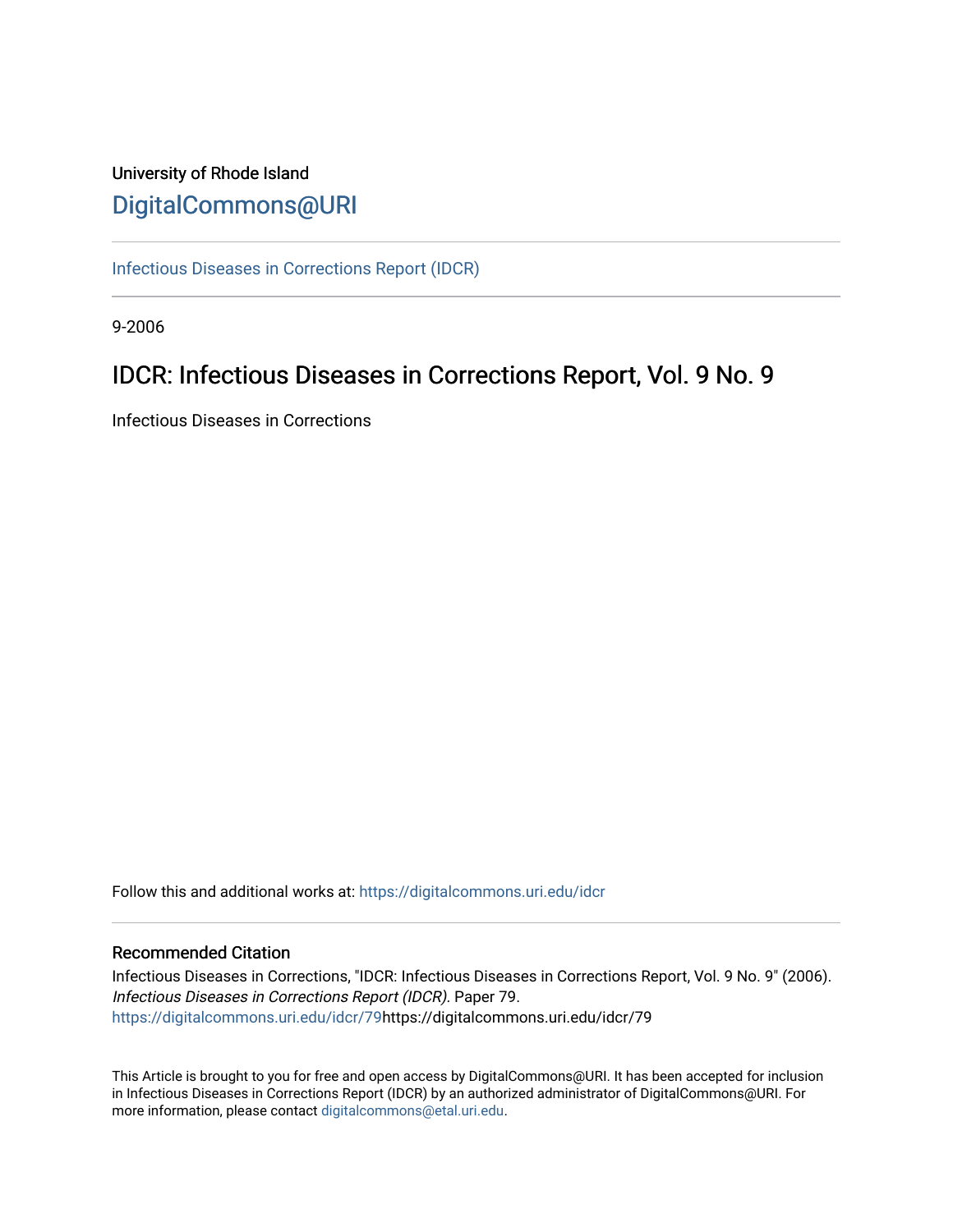

September 2006 Vol. 9, Issue 9

# **INFECTIOUS DISEASES IN CORRECTIONS REPORT**

### **JOINTLY SPONSORED BY MEDICAL EDUCATION COLLABORATIVE, INC.**

### **ABOUT IDCR**

*IDCR, a forum for correctional problem solving, targets correctional physicians, nurses, administrators, outreach workers, and case managers. Published monthly and distributed by email and fax, IDCR provides up-to-the moment information on HIV/AIDS, hepatitis, and other infectious diseases, as well as efficient ways to administer treatment in the correctional environment. Continuing Medical Education credits are provided by Medical Education Collaborative (MEC). This activity is jointly sponsored by IDCR and Medical Education Collaborative (MEC). IDCR is distributed to all members of the Society of Correctional Physicians (SCP) within the SCP publication, CorrDocs (www.corrdocs.org).*

### **EXECUTIVE EDITOR**

**Anne S. De Groot, MD** *Director, TB/HIV Research Lab, Brown Medical School*

**CHIEF EDITOR David A. Wohl, MD** *Associate Professor of Medicine University of North Carolina AIDS Clinical Research Unit*

# **DEPUTY EDITORS**

**Joseph Bick, MD** *Chief Medical Officer, California Medical Facility, California Department of Corrections*

> **Renee Ridzon, MD** *Consultant*

## **SUPPORTERS**

*IDCR is grateful for the support of the following companies through unrestricted educational grants:*

*Major Support: Abbott Laboratories and Roche Pharmaceuticals.* 

*Sustaining: Pfizer Inc., Gilead Sciences, Inc., GlaxoSmithKline, Merck & Co., Schering-Plough, and Boehringer Ingelheim*

# **FROM EVIDENCE TO ACTION ON HIV/AIDS IN PRISONS: A REPORT FROM THE XVI INTERNATIONAL AIDS CONFERENCE**

### *Ralf Jürgens, LL.M., Dr.jur*

*Consultant, HIV/AIDS, health, policy and human rights; Co-chair, Track E (Policy), Scientific Program Committee, AIDS 2006*

#### *Disclosures: - Nothing to disclose.*

The XVI International AIDS Conference, "AIDS 2006," took place August 13-18 and attracted 26,000 researchers, physicians, front-line workers, advocates and others involved in the fight against HIV/AIDS from more than 170 countries. More than ever before, $1$  issues related to HIV/AIDS in prisons were presented and discussed. On the first day of the conference, a satellite meeting organized by the United Nations (UN) Office on Drugs and Crime, the Public Health Agency of Canada and the Correctional Service of Canada debated issues related to HIV/AIDS in prisons in great depth. At the Conference itself, two oral sessions and a large number of poster presentations were dedicated to HIV/AIDS in prisons. In addition, the UN released an important guidance document on issues related to HIV/AIDS in prisons. Most activities focused on HIV prevention, although delegates also heard about efforts to make HIV treatment, including antiretrovirals, available to prisoners in developing countries.

While it is impossible to provide a detailed overview of all the prison-related developments presented at AIDS 2006, this article will highlight some of the relevant findings presented at the conference.

#### **Prevention: Moving from Evidence to Action**

Probably the most important development at the conference is an emerging consensus that there is sufficient evidence of the effectiveness of HIV prevention interventions in prisons, and that it is time to move from evidence to action and implement these interventions in prisons. This includes interventions such as condom provision that are currently the subject of much debate in the United States, as well as interventions that have been successfully introduced in other countries, but are rarely if ever discussed in the United States, such as needle and syringe programs in prisons.

Because of the importance of HIV prevention in prisons to the overall fight against HIV/AIDS, the World Health Organization (WHO) in 2005 commissioned a review of the effectiveness of HIV interventions in prisons. At one session, Dr Andrew Ball from WHO presented a summary of the main conclusions and recommendations reached by the review, which will soon be published as part of the WHO "Evidence for Action" papers series.2 The review contains the most detailed and rigorous analysis of the evidence related to HIV/AIDS in prisons undertaken to date. In his presentation, Dr. Ball pointed out that sexual activity within prisons has been reported from around the world; that studies in several nations have shown that injecting drug use is also a reality in many prisons; that even countries that have invested heavily in drug demand and drug supply reduction efforts in prisons have not been able to stop injecting drug use; and that outbreaks of HIV infection have been documented in a number of prison systems, demonstrating how rapidly HIV can spread in prison unless effective action is taken to prevent transmission. He went on to say that HIV programs in prisons often exclude necessary interventions for which evidence of effectiveness exists, and that there is an urgent need to introduce more comprehensive programs.

#### *Condom Provision*

Dr. Ball reported that the available research and the experience of many prison systems in different parts of the world in which condoms are provided to prisoners suggest that providing condoms in prisons is feasible in a wide range of prison settings. No prison system allowing condoms has reversed its policy on condom provision, and none has reported security problems or any other relevant major negative consequences. In particular, it has been found that condom access is unobtrusive to the prison routine, represents no threat to security or opera-

#### *Continued on page 3*

| What's Inside                                                                                                                                                                                                                                                                                                                                                                                                                                                                                                |       |  |
|--------------------------------------------------------------------------------------------------------------------------------------------------------------------------------------------------------------------------------------------------------------------------------------------------------------------------------------------------------------------------------------------------------------------------------------------------------------------------------------------------------------|-------|--|
|                                                                                                                                                                                                                                                                                                                                                                                                                                                                                                              |       |  |
|                                                                                                                                                                                                                                                                                                                                                                                                                                                                                                              |       |  |
|                                                                                                                                                                                                                                                                                                                                                                                                                                                                                                              |       |  |
| IDCR-O-GRAM<br>$\begin{minipage}{.4\linewidth} \begin{tabular}{l} \hline \multicolumn{3}{l}{} & \multicolumn{3}{l}{} & \multicolumn{3}{l}{} \\ \multicolumn{3}{l}{} & \multicolumn{3}{l}{} & \multicolumn{3}{l}{} \\ \multicolumn{3}{l}{} & \multicolumn{3}{l}{} & \multicolumn{3}{l}{} \\ \multicolumn{3}{l}{} & \multicolumn{3}{l}{} \\ \multicolumn{3}{l}{} & \multicolumn{3}{l}{} \\ \multicolumn{3}{l}{} & \multicolumn{3}{l}{} \\ \multicolumn{3}{l}{} & \multicolumn{3}{l}{} \\ \multicolumn{3}{l}{}$ | pg 8  |  |
| Special Report <b>Election</b> Special Report <b>Election</b> Special Report                                                                                                                                                                                                                                                                                                                                                                                                                                 | pg 8  |  |
|                                                                                                                                                                                                                                                                                                                                                                                                                                                                                                              | pg 9  |  |
|                                                                                                                                                                                                                                                                                                                                                                                                                                                                                                              | pg 9  |  |
| Self-Assessment Test                                                                                                                                                                                                                                                                                                                                                                                                                                                                                         | pg 10 |  |
|                                                                                                                                                                                                                                                                                                                                                                                                                                                                                                              |       |  |
|                                                                                                                                                                                                                                                                                                                                                                                                                                                                                                              |       |  |

*If you have any problems with this fax transmission please call 800.748.4336 or e-mail us at IDCR@corrections.net*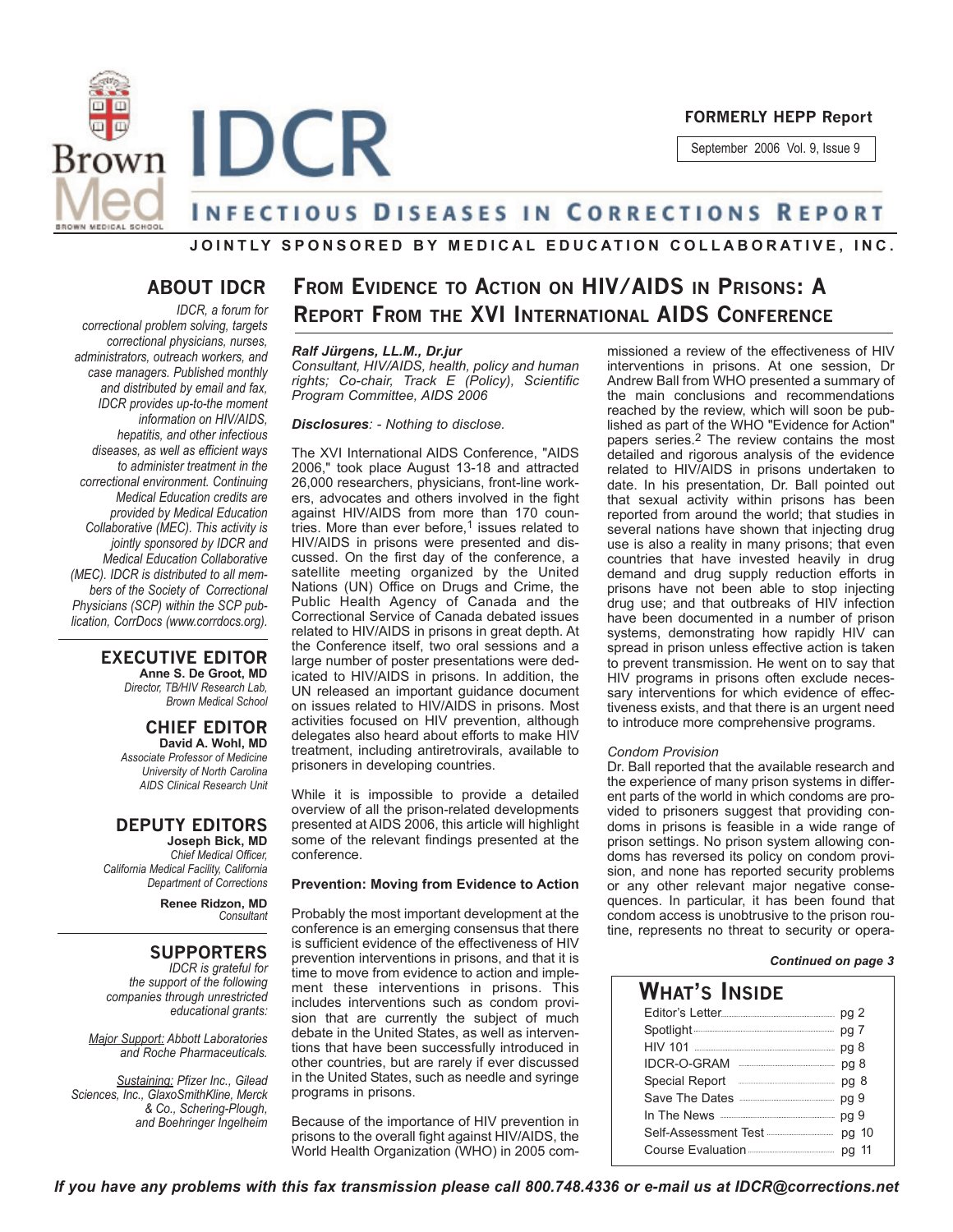# **LETTER FROM THE EDITOR**

Dear Corrections Colleagues,

For the past two decades, people from around the globe involved in the fight to combat the HIV/AIDS pandemic have gathered at two-year intervals at the International AIDS Conference (IAC). Like attendees at typical scientific meetings they trade data and share lessons learned. But those coming to an IAC also know well that there will be much more than PowerPoint presentations to see as clinicians, scientists, activists, industry representatives and policy makers mix and, at times clash as they debate strategies, set policies and launch initiatives to advance HIV treatment and prevention. Past conferences have served as watershed events in the history of HIV/AIDS ushering in the era of HAART in 1996 and focusing the world's attention on AIDS in developing countries in 2000.

The International AIDS Conference (IAC) held in Toronto in August was attended by almost 30,000 people and focused on the urgent need to deliver the promise of therapeutic and preventive advances to those affected by HIV/AIDS. A thread running through much of this conference was the plight of those living with HIV infection and incarcerated in our prisons and jails. During plenary sessions on global AIDS epidemiology, keynote speeches by policy makers and activists and in oral sessions on HIV transmission prevention, the role of incarceration in the spread of HIV and the need to provide quality HIV therapy to those imprisoned was featured. Two sessions of oral presentations were actually dedicated to this theme, reflecting the emergence of incarceration as an item on the agenda of the HIV treatment/prevention communities.

Ralf Jurgens, an IDCR board member, member of the IAC Scientific Committee and a Canadian himself, reports on presentations centering on the nexus between HIV and incarceration. In his report he provides a look at approaches to HIV transmission prevention in prisons and jails that have been explored largely outside the U.S. Some of the strategies he presents, such as those advanced by the World Health Organization (WHO), are controversial and provoke strong responses regarding feasibility and safety. Such responses are expected and, indeed, healthy. The IAC is a platform for the presentation of data that others can use and adapt to meet the needs of those they serve, what works in Moldova may not work in Mississippi but it may be of interest to a jailer in Miami. No matter where you are, join the debate by emailing your letter to editor to me at wohl@med.unc.edu or Anne Degroot at Anne\_Degroot@brown.edu

Data on HIV therapeutics could also be found in Toronto and the major clinical trials findings are included in an article accompanying Ralf's report. You will also find a summary of the recent Institute of Medicine report on the ethics of research in prisons - an important report that will have considerable impact on the conduct of research studies in correctional settings

Lastly, while we were going to press the Centers for Disease Control and Prevention (CDC) made their longawaited announcement regarding changes to their HIV testing recommendations. These changes include vastly expanding HIV testing and removal of separate written consents and extensive pre-test counseling considered obstacles to testing. These new recommendations will have tremendous implications for HIV screening in correctional facilities and will be covered in detail in our next issue.

Sincerely,

David Alain Wohl, MD Associate Professor of Medicine Division of Infectious Diseases AIDS Clinical Trials Unit The University of North Carolina - Chapel Hill

# **Subscribe to IDCR**

Fax to **401-272-7562** for any of the following: *(please print clearly or type)*

Yes, I would like to add/update/correct (circle one) my contact information for my complimentary subscription of IDCR fax/email newsletter. Yes, I would like to sign up the following colleague to receive a complimentary subscription of IDCR fax/email newsletter. Yes, I would like my IDCR to be delivered in the future as an attached PDF file in an email (rather than have a fax).

| <b>CHECK ONE:</b> |                                                                                                                                                                           |  |  |  |  |
|-------------------|---------------------------------------------------------------------------------------------------------------------------------------------------------------------------|--|--|--|--|
|                   | ○ Physician ○ Physician Assistant ○ ○ Nurse/Nurse Practitioner ○ Nurse Administrator<br>○ Pharmacist ○ Medical Director/Administrator ○ HIV Case Worker/Counselor ○ Other |  |  |  |  |
|                   |                                                                                                                                                                           |  |  |  |  |
|                   |                                                                                                                                                                           |  |  |  |  |
|                   |                                                                                                                                                                           |  |  |  |  |

#### **Faculty Disclosure**

*\*Disclosures are listed at the beginning of the articles.*

The employees of The Medical Education Collaborative have no financial relationships to disclose.

In accordance with the Accreditation Council for Continuing Medical Education Standards for Commercial Support, the faculty for this activity have been asked to complete Conflict of Interest Disclosure forms. Disclosures are listed at the end of articles.

> **Associate Editors** Rick Altice, MD *Yale University AIDS Program*

David Paar, MD *Associate Professor of Medicine, University of Texas, Medical Branch*

Dean Rieger, MD *Officer/Corporate Medical Director, Correct Care Solutions*

Karl Brown, MD, FACP *Infectious Disease Supervisor PHS-Rikers Island*

Ralf Jürgens *Consultant*

Joseph Paris, PhD, MD, FSCP, CCHP *Former Medical Director, Georgia Dept. of Corrections*

Lester Wright, MD, MPH *Chief Medical Officer, New York State Dept. of Correctional Services*

William Cassidy, MD *Associate Professor of Medicine, Louisiana State University Health Sciences Center*

Bethany Weaver, DO, MPH *Acting Instructor, Univ. of Washington, Center for AIDS and STD Research*

David Thomas, MD, JD *Professor and Chairman, Division of Correctional Medicine NSU-COM*

**Editorial Board** Neil Fisher, MD *Medical Director, Chief Health Officer, Martin Correctional Institute*

Lynn Taylor, MD *Assistant Professor of Medicine, Brown University School of Medicine, The Miriam Hospital*

Michael Poshkus, MD *Medical Program Director, Rhode Island Department of Corrections*

Louis Tripoli, MD, FACFE *Vice President of Medical Affairs, CMS Correctional Medical Services*

Josiah Rich, MD *Associate Professor of Medicine and Community Health Brown University School of Medicine*

> Steven F. Scheibel, MD *Regional Medical Director Prison Health Services, Inc*

Mary Sylla *Director of Policy and Advocacy, Center for Health Justice*

Barry Zack, MPH *Executive Director, Centerforce*

Eric Avery, MD *Associate Clinical Professor of Psychiatry University of Texas, Medical Branch*

Jim Montalto *The Corrections Connection*

**Layout** Jose Colon *The Corrections Connection*

**Distribution** Screened Images Multimedia

> **Managing Editor** Elizabeth Closson *IDCR*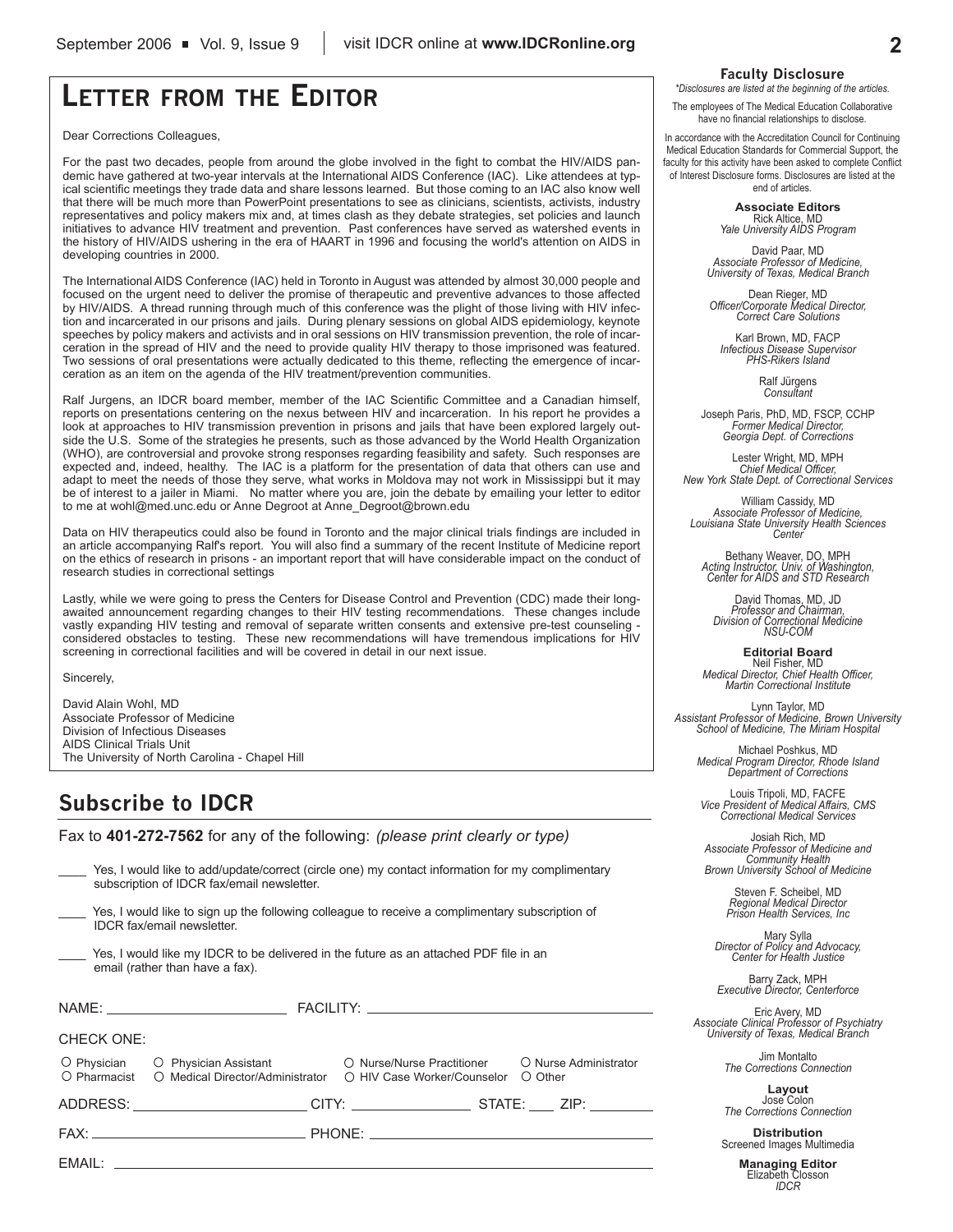tions, does not lead to an increase in sexual activity, and is accepted by most prisoners and correctional officers once it is introduced. Generally, only minor incidents of misuse such as water balloons, water fights and littering were recorded.

Studies have not determined whether infections have been prevented due to condom provision in prison. However, data from a variety of settings have documented the effectiveness of condoms in preventing sexually transmitted infections and there is evidence that prisoners use condoms to prevent infection during sexual activity when they are accessible. Evidence suggests that condoms are more likely to be used if they are easily and discreetly accessible so that they can pick them up at various locations in the prison, without having to ask for them and without being seen by others.

#### *Needle and Syringe Programs*

The first prison needle and syringe program (NSP) in the world was established in Switzerland in 1992. Since then, NSPs have been introduced (or are about to be introduced) in various prison environments in 11 countries in Western and Eastern Europe and in Central Asia.

Systematic evaluations of the effects of NSPs on risk behaviors and of their overall effectiveness in prisons were carried out in at least 10 projects in Switzerland, Germany, and Spain. According to Dr. Ball, there is evidence that NSPs are feasible in a wide range of prison settings, including in men's and women's prisons, prisons of all security levels, and small and large prisons. There is also evidence that providing clean needles and syringes is readily accepted by injecting drug users in prisons and may contribute to a significant reduction of syringe sharing over time. It also appears to be effective in reducing resulting HIV infections.3-6 At the same time, there is no evidence to suggest that prison-based NSPs have serious, unintended negative consequences. In particular, the WHO report states that they do not appear to lead to increased drug use or injecting, and needles have not been used as weapons. Evaluations have found that NSPs in prisons actually facilitate referral of drug users to drug dependence treatment programs.

*Methadone Maintenance Treatment (MMT)* A wealth of scientific evidence has shown that, in the community, MMT is the most effective intervention available for the treatment of opiate dependence. MMT has been shown to be effective in improving the physical and social wellbeing of the patient and has been associated with reductions in risk behavior, illegal drug use, criminal behavior, participation in sex work, unemployment, mortality, and HIV transmission.

Dr. Ball reported that, more recently, a substantial body of research has delivered significant findings regarding the effectiveness and acceptability of MMT in prison settings:

- Adequate prison-based MMT pro grams appear to be effective in reducing injecting drug use and associated needle sharing.
- Prisoners need a daily dose of at least 60 mg of methadone and treatment is generally required for the duration of incarceration for these benefits to be realized in prison.
- Adequate prison-based MMT programs have additional and worthwhile benefits:
- MMT in prison significantly facilitates entry and retention in postrelease treatment compared to prisoners enrolled in detoxification programs;
- Re-incarceration is significantly less likely among those prisoners who receive MMT while incarcerated;
- MMT has a positive effect on institutional behavior by reducing drugseeking and thus improving prison safety;
- Although prison administrations often initially raise concerns about security, violent behavior, and diversion of methadone, these problems do not emerge once the MMT program is implemented.
- MMT may help to reduce risk of overdose for those nearing release.
- There is evidence that people who are on MMT and who are forced to withdraw from it because they are incarcerated often return to narcotic use, often within the prison system, and often via injecting. Therefore, particular efforts are needed to ensure that prisoners on MMT prior to imprisonment are able to continue this treatment while in prison.

#### *Other Forms of Drug Dependence Treatment*

Dr. Ball pointed out that, in contrast to MMT, other forms of drug dependence treatment have not usually been introduced in prison with HIV prevention as one of their objectives. There is, therefore, little data on the effectiveness of these forms of treatment as an HIV prevention strategy. However, good quality, appropriate, and accessible treatment has the potential of improving prison security, as well as the health and social functioning of prisoners, and it can reduce reoffending. Such treatment in prison can help reduce the amount of drug use in prisons and upon release. But there is a need for independent and systematic outcome evaluations of these interventions, and for examining their effectiveness in reducing injecting drug use and needle sharing.

#### *Alternatives to Imprisonment*

Ultimately, Dr. Ball said, research suggests that reducing the number of people who are in prison because of problems related to their drug use must be a priority. Studies have shown that fear of arrest and sanctions is not a major factor in an individual's decision on whether to use or deal drugs; and that there is little correlation between incarceration rates and drug use prevalence in particular countries or cities. As early as 1987, WHO, in a statement from the first Consultation on Prevention and Control of AIDS in Prisons, said that "[g]overnments may … wish to review their penal admission policies, particularly where drug abusers are concerned, in the light of the AIDS epidemic and its impact on prisons."

*Prevention in Action: Examples from around the World*

Other presentations at AIDS 2006 focused on how HIV prevention measures have been introduced in practice in prison environments around the world:

Morag MacDonald presented work undertaken in Ukraine to move from evidence about HIV transmission in prison to implementation of HIV prevention measures, notably needle and syringe programs.7 In a study conducted in 2005 in seven prisons in five regions of Ukraine among 831 prisoners, between 16% and 32% of prisoners tested HIV-seropositive, and 75.5 and 91.5% of prisoners tested HCV seropositive in the two prisons in which HCV testing was also undertaken.

In addition, an HIV transmission cohort study in two prisons showed that six cases of HIV infection occurred between December 2004 and August 2005 among the 276 prisoners who were still in the cohort in August 2005. Initially, 400 who were in prison for more than six months were recruited to participate in the study. In order to assist the Ukrainian prison system with the implementation of HIV prevention measures in prisons, a partnership was struck between the Ukrainian prison system, a number of Ukrainian non-governmental organizations (NGOs), and the Canadian HIV/AIDS Legal Network. As a result of a number of joint activities, including trainings of senior staff and prison study tours with existing prevention programs, the initial resistance to implementation of pilot needle and syringe projects was overcome, and projects were scheduled to start in 2006. However, the elections in Ukraine and the following long period of political uncertainty have delayed the implementation of the pilot projects.

Anak Agung Gede Hartawan from Kerobokan Prison in Bali, Indonesia, described how the prison introduced the first MMT program in a prison in Indonesia.8 Currently, 32 of 785 prisoners receive MMT and the program will soon be expanded to other prisons. If medically indicated, prisoners are allowed to start MMT in prison. Other prisoners are allowed to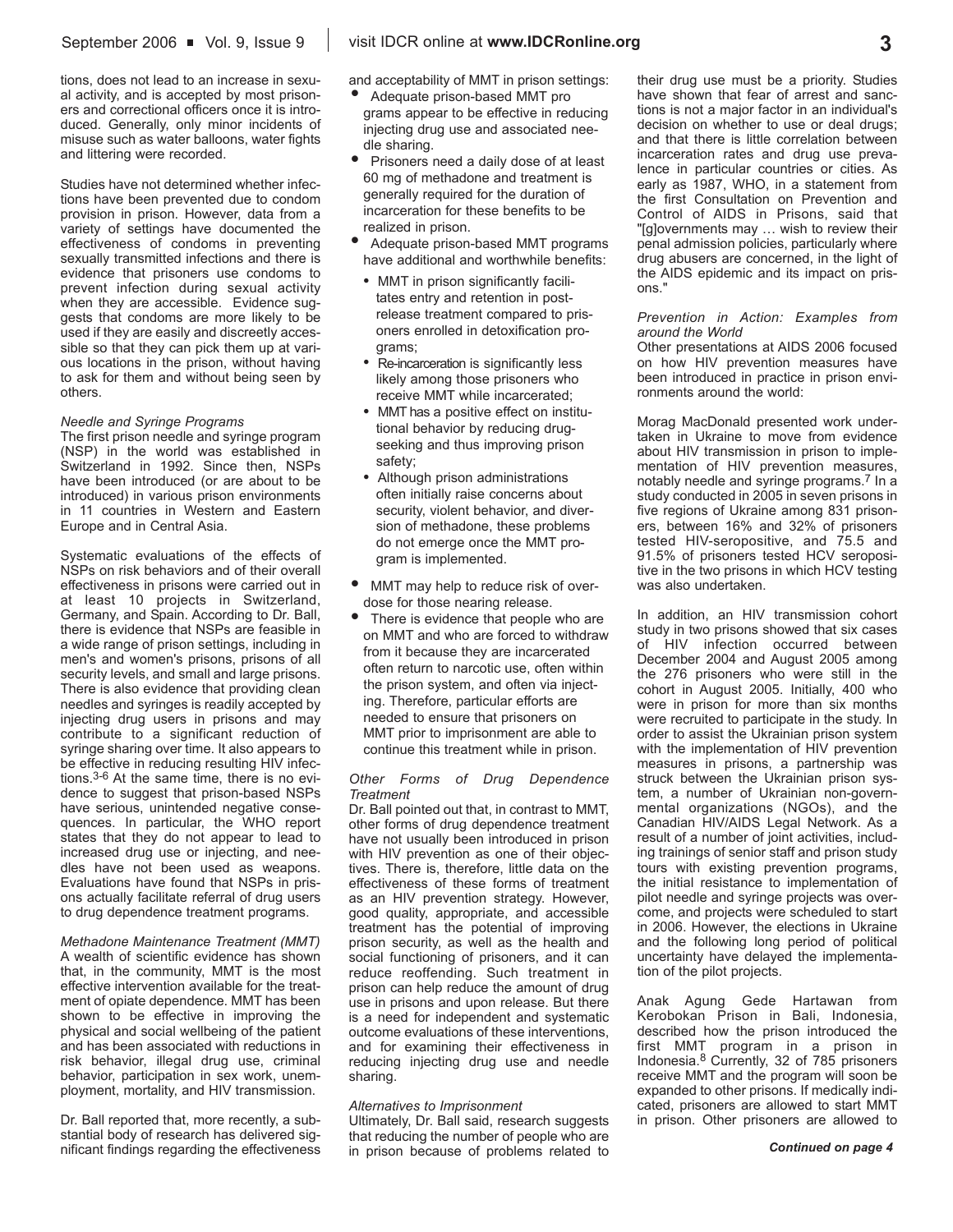### **FROM EVIDENCE TO ACTION...** *(continued from page 3)*

continue such treatment started in the community. In addition to MMT, condoms and bleach are also available in the prison.

Dumitru Laticevschi from Moldova explained how a comprehensive prevention program (including provision of condoms, bleach, needle and syringe programs, and MMT) was introduced in prisons in his country, and how this program has contributed to preventing further spread of HIV among prisoners and, ultimately, to the general community.<sup>9</sup>

#### **HIV Care, Treatment, and Support**

Presentations from a number of countries at AIDS 2006 showed that providing HIV therapy for prisoners is a challenge, but is necessary and feasible. The WHO review of existing studies, many of who were undertaken in the United States, showed:

- When provided with care and access to medications, prisoners respond well to antiretroviral treatment.
- Adherence rates in prisons can be high as or higher than that among patients in the community. This is also true for injecting drug users, particularly when they can access MMT.
- However, the gains in health status made during the term of incarceration may be lost unless careful discharge planning and linkage to community care are undertaken.

Presenters at the conference highlighted that, as ART is increasingly becoming available in developing countries and countries in transition, it will be critical to ensure that it also becomes available in the countries' correctional systems. Ensuring continuity of care from the community to the prison and back to the community, as well as continuity of care within the jail/prison system, is a fundamental component of successful treatment scale-up efforts. Presentations from four countries in Africa highlighted the many obstacles that exist to treatment access in prisons in Africa. Jonathan Berger from South Africa talked about the efforts his organization, the AIDS Law Project, is undertaking to ensure access to treatment in prisons, partly through litigation against the South African Department of Correctional Services, which has to date failed to provide adequate access to ART.10 Alick Nyirenda from Zambia reported about a campaign that started in 2005 to offer voluntary HIV counseling and testing, as well as care and treatment, to prisoners. Of the first 100 prisoners tested, 64 tested HIV positive, and 15 were commenced on ART.11 At the satellite meeting organized by the UN Office on Drugs and Crime, the Public Health Agency of Canada and the Correctional Service of Canada, presenters from Nigeria<sup>12</sup> and Kenya<sup>13</sup> also discussed the barriers they faced and the efforts they have undertaken to scale up access to HIV counseling and testing and to treatment.

#### **Giving a Voice to (Former) Prisoners**

For the first time at an International AIDS Conference, delegates were able to hear not only from researchers and staff working in prisons, but also from former prisoners, who are experts on HIV/AIDS in prisons because they live with the disease, know fellow prisoners living with HIV, know what risk behaviors prisoners engage in, and whether or not existing efforts respond to their needs and make a difference. James Motherall, a former prisoner and peer health worker in a federal prison in Canada, said that "the fight against AIDS will not be won until we can reach out to those we are angriest at, until we can extend to our prisoners the same compassion, human rights and dignity that we are prepared to extend to others".<sup>14</sup> Connor McCollum, another former prisoner talked about the experience of prisoners living with and/or at risk of HIV and HCV in Canadian prisons.15 Finally, Igor Sobolev from Estonia presented the work of an NGO that has been active since 2002 in prisons, providing support to HIV-infected drugdependent prisoners.16

#### **What about the United States?**

At previous conferences, research on HIV/AIDS in prisons from the United States had often been presented in oral sessions. At AIDS 2006, only a number of poster presentations highlighted new developments and findings from the United States. This was due to two factors:

- The effort made by conference organizers to include more research from developing and transitional countries, particularly in Africa, Eastern Europe and South-East Asia, which are facing serious HIV/AIDS epidemics in prisons; and
- The fact that, increasingly, the United States are seen by international experts as lagging behind other countries in the provision of evidence-based prevention interventions in prisons.

On the other hand, researchers in the United States continue to do cutting-edge research, including on interventions to improve access to care, reduce transmission risk behavior and recidivism in HIV-infected prisoners following release. Two posters presented preliminary results of the BRIGHT study, a randomized control trial in HIV-infected state prison inmates in North Carolina of a Strengths-Based Model of case management designed to bridge incarceration and release (versus standard discharge planning conducted prior to release only). Preliminary data indicate that a case management intervention for HIV-infected prisoners spanning the periods prior to and after prison release is successful in increasing access and utilization of HIV medical care, reducing emergency room utilization, and reducing early recidivism.17 Interviews with participants in the study six months after release showed that for HIV-infected prisoners, release is a time associated with great emotion and anxiety, particularly with respect to substance abuse and family relationships. This confirms that more intensive release preparation programs spanning the continuum of both preand post release are needed, and that these programs should not only provide HIV-related care and support services, but a broader spectrum of support including substance abuse prevention and treatment and community supports.18

#### **New Resources**

A final important development at AIDS 2006 was the release, by three UN agencies (the UN Office on Drugs and Crime, the World Health Organization, and UNAIDS), of "HIV/AIDS Prevention, Care, Treatment and Support in Prison Settings: A Framework for an Effective National Response".19 Consistent with the message of the sessions and presentations at the conference, the document emphasizes that "good prison health is good public health," saying that "the vast majority of people committed to prison eventually return to the wider society" and that "therefore reducing the transmission of HIV in prisons is an important element in reducing the spread of infection in society outside of prisons." The document also highlights that "protecting and promoting the health of people in prison benefits not only the prisoners, but also increases workplace health and safety for prison staff."

The document stresses, "people in prison are entitled, without discrimination, to a standard of health care equivalent to that available in the outside community, including preventive measures." It calls upon decisionmakers "to acknowledge that high risk behaviors for the transmission of HIV occur within prisons - especially injecting drug use, sexual activity, and sexual abuse/violence and to base decisions affecting prison health on evidence, recognized best practice, and legal and ethical obligations, rather than on public opinion or political expediency." It recommends implementation of comprehensive HIV/AIDS prevention and education (including condoms and sterile needles and syringes), voluntary counseling and HIV testing, HIV/AIDS care and treatment for prisoners, and drug dependence treatment programs in prisons.

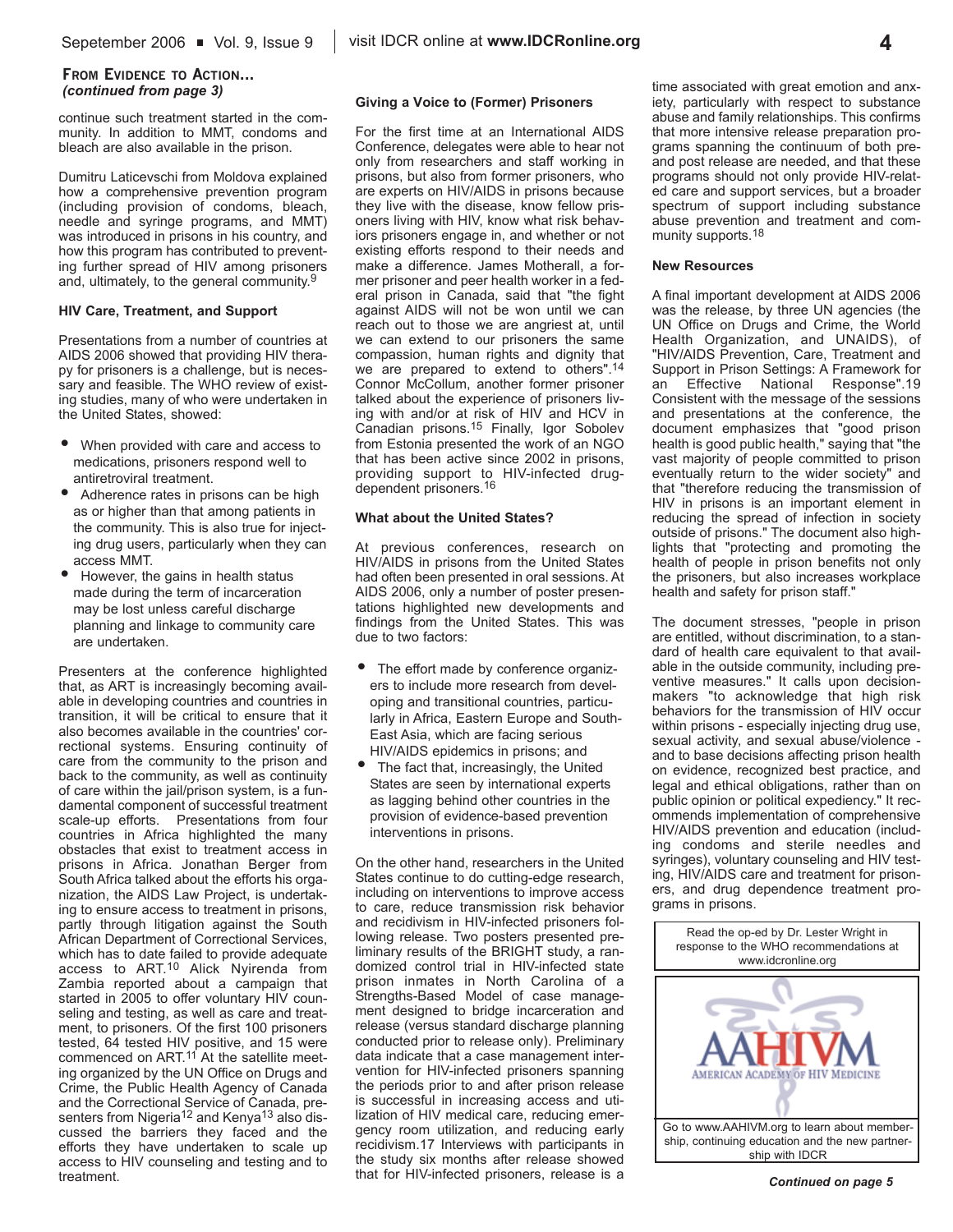### **FROM EVIDENCE TO ACTION...** *(continued from page 4)*

#### *References:*

*1Jürgens R. Is the world finally waking up to HIV/AIDS in prisons? A report from the XV International AIDS Conference. IDCR. 2004;7(9):1-5.*

*2 Ball A. HIV/AIDS in prisons worldwide - from evidence to action. No. WEBS0301. Available later in 2006 on WHO's web site at www.who.int.*

*3 Thomas G (2005). Assessing the need for prison-based needle exchange programs in Canada: a situational analysis. Ottawa: Canadian Centre on Substance Abuse; Stöver H, Nelles J (2003).* 

*4 Stark K, et al. 10 years of experience with needle and syringe exchange programs in European prisons: A review of different evaluation studies. International Journal of Drug Policy. 2005;14:437-44.* 

*5 Rutter S, et al. A syringe exchange program in prison as prevention strategy against HIV infection and hepatitis B and C in Berlin, Germany. Epidemiol Infect. 2001;1-6[Epub ahead of print].* 

*6 Prison-Based Syringe Exchange Programs. A Review of International Research and Program Development (NDARC Technical Report No. 112). Sydney: National Drug and Alcohol Research Centre, University of New South Wales.*

*7Jürgens R, et al. From evidence to commitment to action: Implementing HIV prevention measures in prisons in Ukraine. Abstract no. TUAX103.*

*8Atmosukarto I, Winarso I, Hartawan AAG, et al. Indonesia introduces the first prison Methadone maintenance treatment (PMMT) in Asia. Abstract no. TUAX105.*

*9 Laticevschi D. Interventions that work: The Moldova example of harm reduction in prisons. No. WEBS0303.*

*10 Berger J. Lessons from South Africa? Litigating for treatment access in prisons. No. WEBS0304.*

*11 Simooya O, Sanjobo N. Challenges and opportunities for scaling up HIV/AIDS*

*care in prisons: A case study from Zambia. Abstract no. TUAX0102.*

*12 Akpan RC. HIV/AIDS intervention program in the prisons communities in Nigeria. Presented at "HIV/AIDS in Prison: A Comprehensive Response", satellite meeting at the XVI International AIDS Conference, 14 August 2006.*

*13 Chepkonga MC. Kenya Prisons Service HIV/AIDS Program. Presented at "HIV/AIDS in Prison: A Comprehensive Response", satellite meeting at the XVI International AIDS Conference. 2006.*

*14 Motherall J. HIV/AIDS in prisons: The point of view of a former prisoner. No. WEBS0301.*

*15 McCullum C, Howard T. Inside voices speak out - prisoners share stories of living with HIV and HCV. Abstract no. TUAX0101.*

*16 Sobolev I. It's time to help those who really need it. Presented at "HIV/AIDS in Prison: A Comprehensive Response", satellite meeting at the XVI International AIDS Conference. 2006.*

*17 Wohl DA, Stephenson B, Schyette A, et al. A randomized trial of a case management intervention to improve access to care, reduce transmission risk behavior and recidivism in HIV-infected prisoners following release: The BRIGHT Study. Poster THPE0784.*

*18 Haley D, Scheyett A, Golin C, et al. Perceptions of release among incarcerated HIV-infected persons and implications for practice: The UNC Bridges to Good Health and Treatment (BRIGHT) Project Qualitative Substudy. Poster THPE0717. 19 United Nations Office on Drugs and Crime, World Health Organization, and Joint United Nations Program on HIV/AIDS. HIV/AIDS Prevention, Care, Treatment and Support in Prison Settings: A Framework for an Effective National Response. United Nations. 2006. Available at www.unodc.org/pdf/HIV-AIDS\_prisons\_July06.pdf.*

# **MANAGEMENT OF HIV INFECTION: A SUMMARY OF DATA PRESENTED AT THE XVI INTERNATIONAL AIDS CONFERENCE**

*David Alain Wohl, MD*

*Associate Professor of Medicine Dvision of Infectious Disease AIDS Clinical Trial Unit University of North Carolina-Chapel Hill*

*Disclosures: Grant Support: Abbott Laboratories, Gilead Sciences, Inc., Roche Pharmaceutical, National Institute of Health; Speakers Bureau: Gilead Sciences, Inc., Abbott Laboratories, Bristol-Myers Squibb, Roche Pharmaceuticals, Boehringer Ingelheim.* 

The International AIDS Conference (IAC) is increasingly becoming a global forum for the presentation of data and information related to the prevention of HIV infection as well as the effects of the disease on the lives of those with HIV/AIDS. Advances in knowledge about HIV pathogenesis and therapeutics have taken a back seat to the pressing social and behavioral dimensions of the epidemic and are now the focus of several smaller conferences and meetings. However, for those with patience, the XVI International AIDS Conference held in Toronto held a few clinical trial gems - most presented on the final day of the conference during the late breaker session. The major findings likely to have implications for the management of HIV-infected individuals in and out of prison/jail are summarized below.

#### **Initial HIV Therapy**

*Efavirenz (Sustiva) versus Lopinavir/Rito navir (Kaletra)* The non-nucleoside reverse transcriptase inhibitor (NNRTI), efavirenz and the protease inhibitor (PI) co-formulated drug lopinavir/ritonavir are each anchors of the regimens listed as 'preferred' in the US Department of Health and Human Services (DHHS) guidelines for initial therapy of HIV infection. <sup>1</sup> Both drugs are popular but in many ways these are very different agents. Beyond their disparate targets, they differ in pill count, side effects and cost. However, they share an accumulation of clinical trial data that demonstrate their relative potency in suppressing HIV replication long term. How they stack-up against one another, though, has not been clear.

The US AIDS Clinical Trials Group (ACTG) launched study A5142 to compare these antiretroviral behemoths.2 A total of 753 patients on antiretroviral (ART) were randomized to one of three arms: a) two nucleoside reverse transcriptase inhibitors (NRTIs) plus efavirenz; b) two NRTIs plus lopinavir/ritonavir or c) efavirenz plus lopinavir/ritonavir (a novel NRTI-sparing approach). The choice of NRTIs in the first two arms was left to the discretion of the local investigator. The study endpoints included virologic failure (lack of a ten-fold decline in HIV viral load or viral rebound during first 32 weeks of the study or failure to reach a viral load below 200 copies/mL after week 32) and regimen completion (treatment discontinuation for virologic failure or toxicity related discontinuation of regimen component).

While many thought they could predict the

trial results, few did so correctly. The times to virologic failure and regimen completion were shorter with lopinavir/ritonavir than with efavirenz and the proportion of participants with a viral load below 50 copies/mL at 96 weeks was 89% for efavirenz, 77% for lopinavir/ritonavir and 83% for the combination (the comparison between efavirenz and lopinavir/ritonavir was statistically significant,  $p = 0.003$ ). The differences between the arms were not as marked when looking at the proportion with viral loads less than 200 copies/mL with more patients in the lopinavir/ritonavir arm having viremia between 50 and 200 copies/mL.

The sound of the proverbial other shoe dropping came from the resistance data. While efavirenz and two NRTIs performed the best virologically, the few participants that did fail this combination were more likely to have drug resistance than those experiencing failure in the lopinavir/ritonavir. Of those who were treated with efavirenz and experienced failure, half had evidence of NNRTI resistance and a third had NRTI resistance detected. In contrast, relatively few subjects in the lopinavir/ritonavir group who had virologic failure had detectable resistance mutations (15% NRTI, 4% NNRTI and 0% PI resistance). In addition, despite the virologic results, CD4+ cell count increases were overall greater during treatment with lopinavir/riotnavir than efavirenz (268/mm3 versus 241/mm3,  $p = 0.01$ ).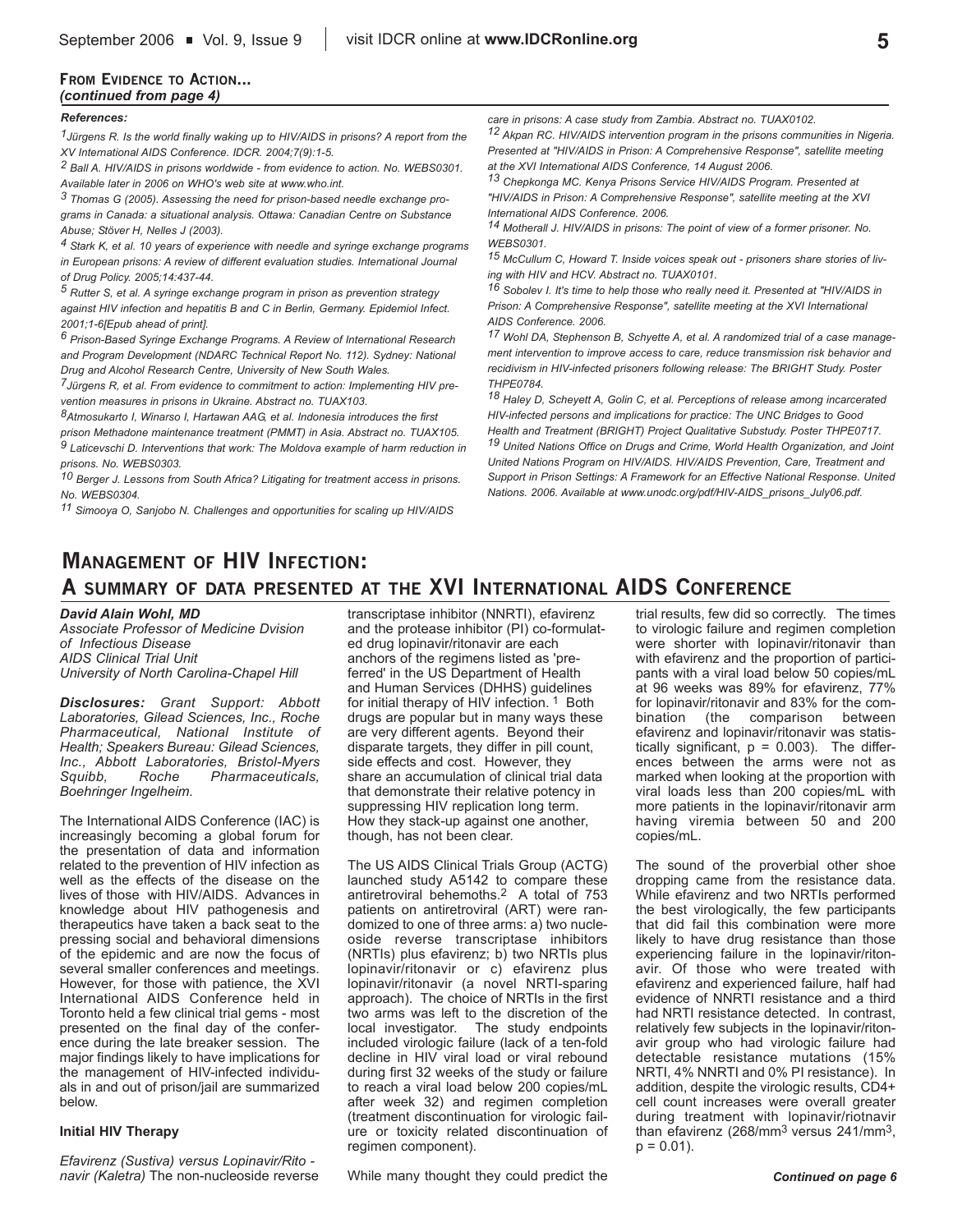### **MANAGEMENT OF HIV INFECTION...** *(continued from page 5)*

Limited toxicity data were presented but the three regimens appeared to be similarly well-tolerated; however, hypertriglyceridemia above 750 mg/dL was observed in 14% of the NNRTI/PI arm but only 3-6% of those of those in the other two arms.

These important results suggest that virologic suppression to below the limits of assay detection are more likely with an initial regimen containing two NRTIs plus efavirenz than two NRTIs and lopinavir/ritonavir. The trade-off when using dual NRTIs and efeavirenz may be a greater risk of drug resistance among the few that do experience virologic break through and a slightly lower CD4+ cell count response. Further data on lipids and body shape will be forthcoming and will likely help to complete the comparison between these two treatment approaches.

#### *Tenofovir/Emtricitibine (Truvada) versus Zidovudine/Lamivudine (Combivir)*

After deciding whether to use a PI or an NNRTI, the clinician initiating HIV therapy must then choose which NRTIs to add to the mix. Combination formulations of NRTIs have reduced pill count and are a popular choice. Both tenofovir/emtricitabine (TDF/FTC) and zidovudine/lamivudine (ZDV/3TC) are included in the DHHS guideline for first line use and their relative efficacy and tolerability are being studied in a study sponsored by the maker of TDF/FTC, data from which was presented at the IAC.<sup>3</sup>

This is an open-label, 144-week trial in which 255 treatment-naïve patients were randomly assigned to open-label TDF/FTC plus efavirenz or ZDV/3TC plus efavirenz. Previously, the 48-week data were announced and demonstrated that the proportion of participants with a viral load less than 50 copies/mL at that time point was significantly higher among those receiving TDF/FTC. Importantly, failure was defined using the FDA standard for efficacy, time to loss of virologic response (TLOVR), which requires virologic suppression and no treatment-limiting toxicity. At 48 weeks, adverse effects among those assigned ZDV/3TC largely drove the difference between study arms - given efficacy was judged using the TLOVR composite endpoint.

In Toronto, an update of the data at 96 weeks indicate that the differences between the arms have narrowed with no significant difference in the proportion with a viral load less than 50 copies/mL observed between the arms using the TLOVR criteria for failure. However, there was a significant difference in the proportion with a viral load below 400 copies/mL - the main outcome of the study favoring TDF/FTC (75% in TDF/FTC arm versus 62% in ZDV/3TC arm less than 400 copies/mL at week  $96$ ,  $p = 0.004$ ). In addition, mean CD4+ cell count increases were greater in the TDF/FTC arm versus the

ZDV/3TC arm (270/mm3 versus 237/mm3, p=0.036). Again, treatment-limiting toxicity, particularly anemia, was responsible for the relatively poorer performance of ZDV/3TC as the two regimens performed equally when only the viral suppression was considered.

Renal function was followed during the study using several measures including serum creatinine and estimations of glomerular filtration rate (GFR) and creatinine clearance (CrCl). Serum creatinine was not observed to significantly change; however, this is considered a crude assessment of renal health. CrCl as calculated by the Cockcroft-Gault equation did not demonstrate a significant difference between arms during the study; a statistically significant decrease in GFR during TDF/FTC treatment was detected using the Modification of Diet in Renal Disease (MDRD) equation. This difference was small (decline from 110 to 100 mL/min/1.73m2 in TDF/FTC arm versus gain of 3 mL/min/1.73m2 in the ZDV/3TC arm, [p =0.006]) and remained stable during the course of the study. The Cockcroft-Gault equation includes weight while the MDRD does not but does consider race as a variable. Note, patients had to have relatively normal renal function to be eligible for participation in this study. As previously demonstrated, DEXA assessed limb fat was seen to decline in the ZDV/3TC group compared to a gain in limb fat in the TDF/FTC subjects.

Resistance testing revealed that in both arms, mutations to efavirenz was most common among those with virologic failure, followed by resistance to FTC and 3TC. Thus far, the K65R mutation, which confers broad NRTI resistance and has been associated with tenofovir, was not seen with either study treatment.

#### *Simplifying Therapy*

Interest in simplifying combination HIV therapy has existed almost as long as there has been a three-drug antiretroviral cocktail. Early forays into induction-maintenance strategies produced inconsistent results but with the advent of potent ritonavir-boosted PIs, there have been renewed efforts to distill HAART to a simple regimens - including single drug treatment. Several presentations at the conference examined use of lopinavir/ritonavir as single agent therapy. In one study, lopinavir/ritonavir along with ZDV/3TC was administered to 104 treatment-naïve patients and those who achieved a viral load less than 50 copies/mL by three months then had the NRTIs removed.4 Compared to a control arm receiving ZDV/3TC plus efavirenz, there was no significant difference in virologic suppression below 50 copies/mL at week 96 between the strategies and, interestingly, low level viremia was more commonly seen with lopinavir/ritonavir. In another study, 200 patients with suppressed HIV viremia on HAART were randomly assigned to lopinavir/ritonavir monotherapy or lopinavir/ritonavir plus ZDV/3TC.5 Again, at 48 weeks there was no difference in the proportion of subjects in each arm with a viral load less than 50 copies/mL. Lastly, upping the monotherapy ante, French investigators assigned treatment-naïve patients to lopinavir/ritonavir alone or lopinavir/ritonavir plus ZDV/3TC. 6 In the intent-to-treat analysis the study arms produced rates of viral suppression below 50 copies/mL that were not significantly different. However, an ontreatment analyses demonstrated higher rates of low level viremia in the monotherapy arm. In all three studies, PI resistance during monotherapy was observed in a proportion of those with virologic failure in whom genotype testing was performed strongly suggesting that there is a small but important risk of resistance with this minimalist approach.

Monotherapy with a boosted PI holds many attractions but there are risks, as these studies demonstrate, namely increased rates of low level viremia and the possibility of PI resistance. Investigation of boosted PI monotherapy continues, and studies of other agents are ongoing (see News and Reviews). These will help define the role of boosted PI monotherapy. Until then, this is an approach that must be considered investigational.

#### **The Treatment-Experienced Patient**

For patients harboring a drug resistant virus, drugs able to suppress such viral strains are often desperately needed. The recent approval of agents active against drug resistant HIV, particularly tipranavir (Aptivus) and darunavir (Prezista), are important developments in the management of HIV disease and hold out hope for treatment-experienced patients. Updated 48 week data from two large trials of darunavir, POWER 1 and 2 were presented at the IAC.<sup>7</sup> Both POWER 1 and 2 studied patients with triple ARV class experience (mean number of PI mutations was three), at least one PI mutation and an HIV RNA level >1,000 copies/mL. The aim of both studies is to determine the optimal dose of the darunavir and its efficacy compared to an investigator selected ritonavir-boosted PI when both were included with optimized ARV regimens using existing drugs informed by resistance testing. In an analysis combining subjects from these two similar studies which compared responses among 131 subjects receiving 600 mg/100 mg of darunavir/ritonavir BID twice daily (the US FDA approved dose) and 124 on an optimized regimen alone, 46% of those assigned darunavir/ritonavir and 10% of the controls achieved a viral load of less than 50 copies/mL at 48 week ( $p = 0.001$ ). The mean CD4 cell count increase was 102/mm3 versus 19/mm3 for the darunavir/ritonavir and control arms, respectively  $(P < 0.005)$ . Darunavir/ritonavir was well tolerated without excess toxicity relative to the control arm.

Data were also presented on many of the new agents coming down the pike or already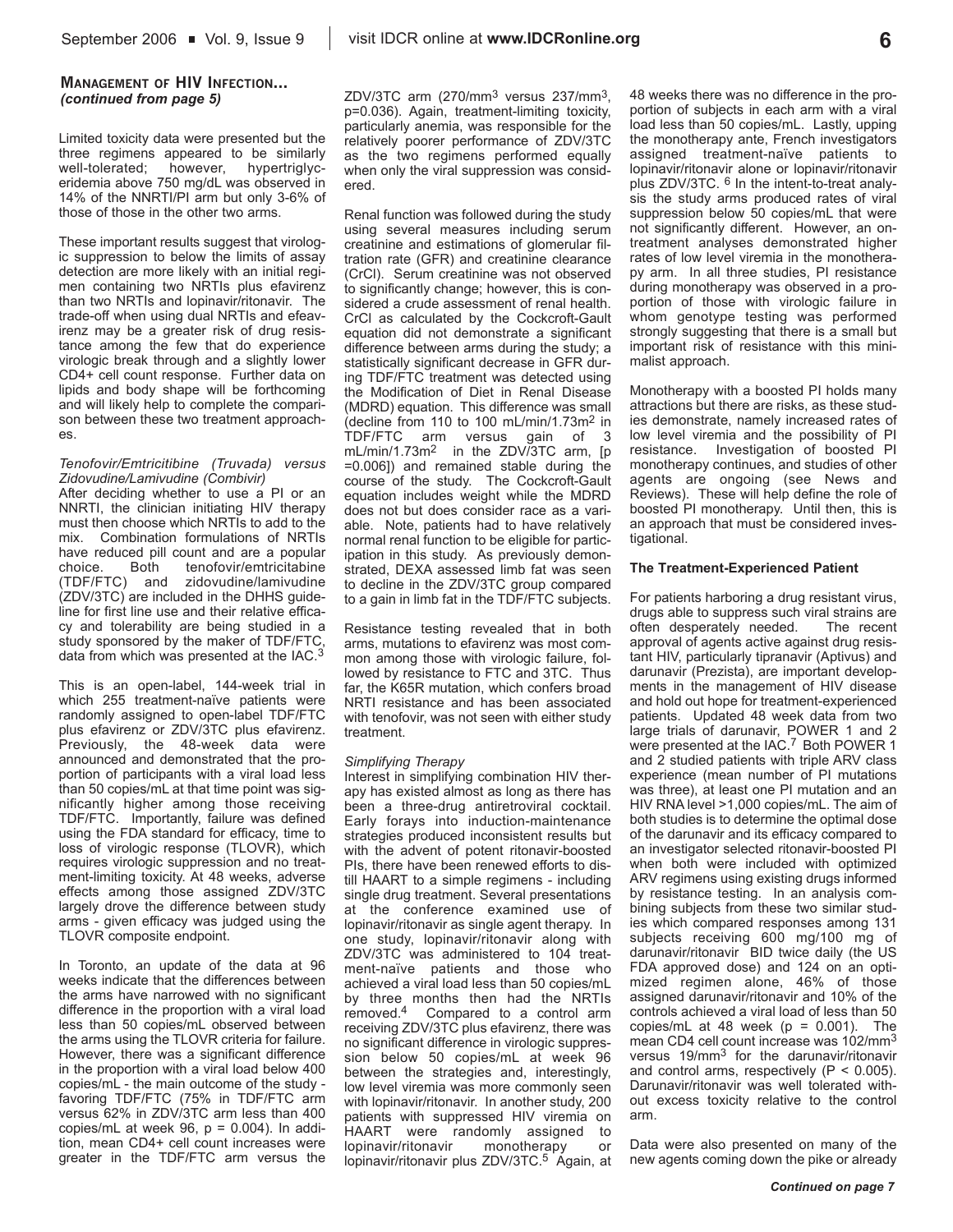# **MANAGEMENT OF HIV INFECTION...**

pulling into the driveway. Results demonstrating the antiviral activity of TMC-125, an NNRTI with activity against NNRTI-resistant HIV strains $8$ ; MK-0518, the first integrase inhibitor that will likely come to market $\overline{9}$ ; the CCR5 inhibitors vicriviroc and maraviroc 10,11 and the maturation inhibitor TNX-35512 were presented and justify an optimistic perspective on the future of HIV therapy.

#### **Conclusions**

The IAC is like no other conference. It is big, boisterous, political and a great opportunity

**(continued from page 6)** *References:*<br> *References:*<br> *References:* has shifted away from therapeutics, the few clinical trial data presented this year did advance our understanding of the abilities of existing drugs and introduced us to hopeful newer agents. These results had a tough time competing for attention with the speeches by notables and the coverage of the more sensational aspects of the conference, but are of great importance to the enhancement of our care of HIV-infected persons in our correctional facilities.

*1. U.S. Department of Health and Human Services, Guidelines for the Use of Antiretroviral Agents in HIV-1-Infected Adults and Adolescents - May 4, 2006 www.aidsinfo.nih.gov - accessed September 14, 2006 2. Riddler S, et al. IAC 2006. Abstract THLB0204 3. Gallant J, et al. IAC 2006. Abstract TUPE0064 4. Cameron W, et al. IAC 2006. THLB0201 5. Arribas J, et al. IAC 2006. THLB0203 6. Delfraissy J-F, et al. IAC 2006. THLB0202 7. Lazzarin A, et al. IAC 2006. Abstract TUAB0104 8. Cohen C, et al. IAC 2006. Abstract TUPE0061 9. Markowitz M, et al. IAC 2006. Abstract THLB0214 10. Gulick R, et al. IAC 2006. Abstract THLB0217 11. Mayer H, et al. IAC 2006. Abstract THLB0215 12. Norris D, et al. IAC 2006. Abstract THLB0218*

# **SPOTLIGHT - HEALTH THROUGH WALLS, SUSTAINABLE PRISON HEALTHCARE IN DEVELOPING COUNTRIES: AN INTERVIEW WITH JOHN MAY, MD**

*Elizabeth Closson IDCR Managing Editor* 

#### *Disclosure:*

*EC - Nothing to disclose. JM - Speaker's Bureau: Abbott Laboratories, Boehringer Ingelheim, Bristol-Myers Squibb, Gilead Sciences.* 

**Elizabeth Closson (EC)**: What is your current job?

**Dr. John May (JM)**: I am Chief Medical Officer for Armor Correctional Health Services, based in Coconut Creek, Florida. We provide comprehensive health care services at several jails in Florida and a few prisons in Virginia. I am also an Associate Clinical Professor at NOVA Southeastern College of Medicine. In 2005, I founded Health through Walls, a non-profit organization of U.S.-based correctional health care professionals providing volunteer consultation and assistance to prison health care programs in developing countries.

**EC:** How would you describe your volunteer activities overseas with correctional institutions?

**JM:** Nearly every two months since 2001, we have provided patient care, resources, staff training, or consultations inside the Caribbean prisons of Haiti, Dominican Republic, or Jamaica. In addition we work in the African countries of South Africa, Tanzania, and Ghana. U.S. doctors, nurs-

es, and others with correctional experience donate their time, travel at their own expenses, and collect and deliver needed materials to the prison programs. Our primary focus is the screening, prevention, and treatment of infectious disease, particularly HIV and tuberculosis. Our role is to guide and be in solidarity with prison health staff, build sustainable alliances within the community, and advocate for our patients.

**EC:** How did you get involved in providing help to overseas correctional institutions?

**JM:** I think it's natural for many correctional health care professionals to extend themselves to the underserved and disenfranchised and also to recognize that managing prison health and infectious disease is essential to public health. Health through Walls began as a personal quest to do just that, and has grown as countries learn of our work and request our services.

**EC:** What do you think the most pressing needs are in the countries you visit?

**JM:** It begins with a political and cultural commitment to recognize the humanity and dignity of incarcerated persons. This includes a commitment to the rights of the individual, including health, and the allotment of adequate resources for the population. In the countries in which we operate, some prisons struggle and fail to provide adequate nutrition and clean water. Many are so overcrowded that infectious dis-

eases flourish. All need improved access to diagnostic services and medications, particularly antiretrovirals. Prisoners are dying because they cannot access treatment.

**EC:** How could other providers get more involved?

**JM:** The American Correctional Association has a project to deliver donations to prison<br>systems of developing countries. They systems of developing countries. can facilitate contributions of equipment and supplies. Health through Walls needs clinicians, evaluators, diagnostic equipment, technical support, and unexpired medications especially antiretrovirals. Providers can contact me if they have something to contribute by email atjmay@armorcorrectional.com.

**EC:** What lessons have you learned through your volunteer activities that have applied to your domestic work?

**JM:** I never let a supply or medication go to waste or be used unnecessarily. I've gained admiration for the diagnostic skills and clinical judgment of clinicians practicing in settings of limited resources. And I've been inspired by the stronger emphasis in many countries on rehabilitation, openness to harm reduction measures, and keeping the prisoner more closely connected to family and community. Not surprisingly, they don't have the same high level of recidivism as we do.

### **RESOURCES**

#### **XVI International AIDS Conference 2006** http://www.aids2006.org/

**2006 Recommendations of the International AIDS Society-USA Panel Treatment for Adult HIV Infection.**  http://jama.ama-assn.org/cgi/content/full/296/7/827

**2006 United Nations Office of Drugs and Crimes' HIV/AIDS Prevention, Care, Treatment and Support in Prison Settings: A Framework for an**

**Effective National Response** http://www.unodc.org/unodc/en/drug\_demand\_hiv\_aids\_policy.html

**Health Through Walls: Sustainable Prison Healthcare in Developing Countries** http://www.healththroughwalls.org/

**Institute of Medicine' 2006 Ethical Considerations for Research Involving Prisoners**

http://www.iom.edu/CMS/3740/24594/35792.aspx

**2003 Department of Health and Human Services Office for Human Research Protections Guidelines on the Involvement of Prisoners in Research**

http://www.hhs.gov/ohrp/humansubjects/guidance/prisoner.htm

**CDC's Revised Recommendations for HIV Testing of Adults, Adolescents, and Pregnant Women in Health-Care Settings** http://www.cdc.gov/mmwr/preview/mmwrhtml/rr5514a1.htm

**The latest in virology-related CME** www.virologycme.com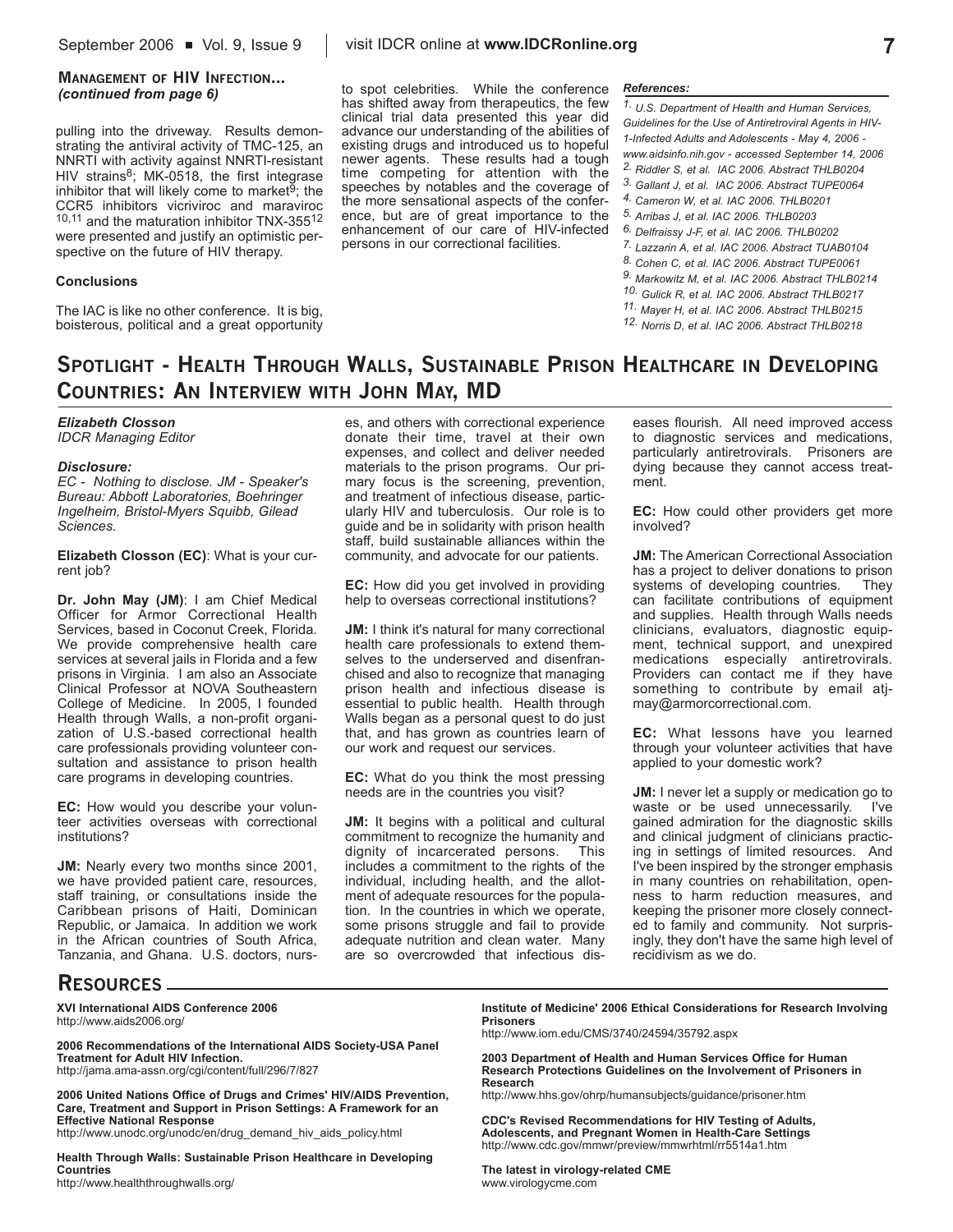## **HIV 101 RESULTS AT 96 WEEKS OF A5142 - A RANDOMIZED STUDY OF INITIAL HIV THERAPY WITH EFAVIRENZ OR LOPINAVIR/RITONAVIR ALONG WITH TWO NRTIS OR THE COMBINATION OF THE TWO ALONE.**

|                                                                                    | LPV/r<br>$(n=253)$ | <b>EFV</b><br>$(n=250)$ | LPV/r+EFV<br>$(n=250)$ | P Value<br>LPV/r vs. EFV |
|------------------------------------------------------------------------------------|--------------------|-------------------------|------------------------|--------------------------|
| % <50 HIV copies/mL (ITT)                                                          | 77 %               | 89 %                    | 83 %                   | 0.003                    |
| % <200 HIV copies/mL (ITT)                                                         | 86 %               | 93 %                    | 92 %                   | 0.041                    |
| % Without virologic failure*                                                       | 67 %               | 76 %                    | 73 %                   | 0.006                    |
| % Without regimen completion due to viro-<br>logic failure or toxicity**           | 54 %               | 60%                     | 61 %                   | 0.02                     |
| CD4+ cell count change from baseline $(lmm3)$                                      | $+285$             | $+241$                  | $+268%$                | 0.01                     |
| Genotypic resistance mutations detected [#<br>subjects (% genotypes in that arm)]: |                    |                         |                        |                          |
| <b>NRTI</b><br>M184V<br><b>K65R</b>                                                | 8(15%)<br>$\Omega$ | 11 (33%)<br>8<br>3      | 4 (10%)<br>$\Omega$    | Not Reported             |
| <b>NNRTI</b><br><b>K103N</b>                                                       | 2(4%)<br>0         | 16 (48%)<br>9           | 27 (69%)<br>21         |                          |
| Major PI (IAS guidelines)                                                          | 0                  | 0                       | 2                      |                          |
| % Fasting triglycerides >750 mg/dL                                                 | 6%                 | 3%                      | 14%                    | Not Reported             |

*Modified from: Riddler S, et al. IAC 2006. Abstract THLB0204*

*LPV/r = Lopinavir/ritonavir, EFV = Efavirenz, ITT = intent-to-treat analysis with missing considered a failure, NRTI = nucleoside reverse transcriptase inhibitor, NNRTI = non-nucleoside reverse transcriptase inhibitor, PI = protease inhibitor. IAS = International AIDS Society \*Virologic failure defined as a) lack of 1 log10 drop in viral load or rebound before week 32 or b) failure to suppress to <200 copies/mL or rebound after week 32. Threshold for statistical significance p <0.016.*

*\*\*Regimen completion defined as virologic failure or toxicity related discontinuation of any regimen component. Threshold for statistical significance p <0.016.*

# **SPECIAL REPORT**

In June of 2006 the Institute of Medicine (IOM) issued a report entitled Ethical Considerations for Research Involving Prisoners. The report documents the recommendations of an IOM committee commissioned by the Office of Human Research Protections (OHRP) of the Department of Health and Human Services (DHHS), to review the ethical considerations in research involving prisoners. The report will serve as the guideline for the updated prisoner protection regulations set forth by the DHHS. The committee contends that while the OHRP's jurisdiction is inherently limited, its enforcement of codified oversight should be strengthened. The recommendations found in the report should therefore be imposed on all governmental and privately funded research. See IDCR-O-GRAM for a summary of the IOM's Ethical Considerations for Research Involving Prisoners report.

# **IDCR-O-GRAM- Summary of the IOM's Ethical Considerations for Research Involving Prisoners report.**

| <b>Recommendations</b>                   | <b>Details</b>                                                                                                                                                                                                                                                                                                                                                                                                                         |  |  |
|------------------------------------------|----------------------------------------------------------------------------------------------------------------------------------------------------------------------------------------------------------------------------------------------------------------------------------------------------------------------------------------------------------------------------------------------------------------------------------------|--|--|
| <b>Expanded Definition of "Prisoner"</b> | In the OHRP (Office of Human Research<br>Protections) regulations, the term "prisoner" will<br>include inidividuals on parole and probation.                                                                                                                                                                                                                                                                                           |  |  |
| <b>Consistent Ethical Protection</b>     | All publicly and privately funded research will be sub-<br>ject to the same ethical regulations. A national, pub-<br>licly accessible registry of all research involving pris-<br>oners should be created                                                                                                                                                                                                                              |  |  |
| <b>Risk-Benefit Approach</b>             | All research proposals require a risk-benefit ass-<br>esment. The potential benefits to prisoners must<br>out number the risks for the research to be con-<br>sidered permissible. In biomedical research only<br>personal benefits will be taken into consideration<br>given the inherent risk of the research. Prisoners<br>cannot make up more than 50% of the subject<br>population in any given biomedical research pro-<br>ject. |  |  |
| <b>Collaborative Responsibility</b>      | Research should be tailored to fit the specific<br>needs of the correctional setting, facilitating<br>greater collaboration between researchers and<br>the correctional facility.                                                                                                                                                                                                                                                      |  |  |
| <b>Increased Systematic Oversight</b>    | Unbiased prison research subject advocates should<br>all research activity. The greater the<br>monitor<br>research's risk and the more confined the correction-<br>al setting, the stricter the ethical guidelines.                                                                                                                                                                                                                    |  |  |

Ethical Considerations for Research Involving Prisoners. Institute of Medicine. 2006. Available at http://www.iom.edu/CMS/3740/24594/35792.aspx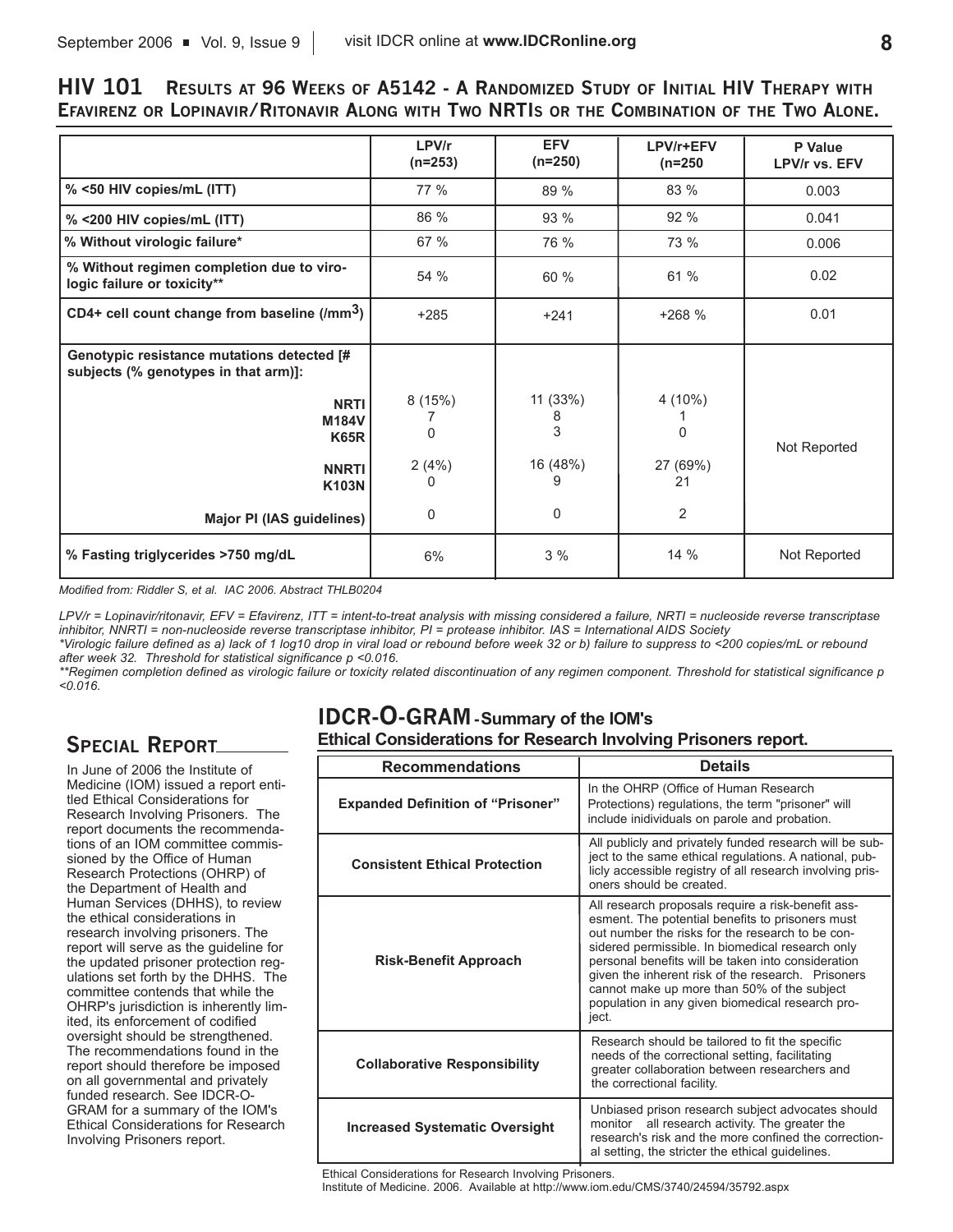# **SAVE THE DATES**

**44th Annual Infectious Diseases Society of America (IDSA) Conference** October 12-15th, 2006 Toronto, Ontario, Canada Visit: www.idsociety.org

#### **"Managing Addiction in the HIV-infected Patient"**

Live Satellite Video Conference Part of Management of HIV/AIDS in the Correctional & Community Setting October 18, 2006 Albany Medical College 12:30-2:30 CME & CNE credits available Visit: www.amc.edu/HIVConference E-mail: ybarraj@mail.amc.edu Phone: 518.262.4674

#### **Infectious Disease in Corrections Report (IDCR) Symposium**

"Managing Infectious Disease: An Expert Panel" Pre-conference before the NCCHC Conference Saturday Afternoon, October 28, 2006 CME credits available Hyatt Regency Hotel Atlanta, GA Visit:http://www.ncchc.org/education/nati onal2006/atlanta.html

#### **57th Annual Meeting of the American Association for the Study of Liver Diseases**

October 27-31, 2006 John B. Hynes Convention Center Boston, MA Visit: https://www.aasld.org/eweb/ DynamicPage.aspx?webcode=06\_Liver meeting

**National Commission on Correctional Health Care (NCCHC) Conference** October 28- November 1, 2006 Hyatt Regency Hotel Atlanta, GA Visit:http://www.ncchc.org/education/nati onal2006/atlanta.html

#### **134th Annual American Public Health Association (APHA) Meeting and Exposition** November 4-8, 2006 Boston, MA Visit: http://www.apha.org/meetings/

#### **6th National Harm Reduction**

**Conference** November 8-12, 2006 Oakland, CA Visit: http://www.harmreduction.org/6national/

### **University of Texas Medical Branch**

**(UTMB) HIV Mini-Fellowship** November 13-15, 2006 Moody Gardens Hotel and Convention **Center** Galveston, TX \$50.00 Registration Fee CME and CNE credits available Contact: Victoria Korschgen E-mail: vikorsch@utmb.edu Phone: (409)747-2768

# **NEWS AND LITERATURE REVIEWS**

**CDC Releases Revised Recommendations for HIV Testing of Adults, Adolescents, and Pregnant Women in Health-Care Settings**

The Center for Disease Control and Prevention (CDC) released Revised Recommendations for HIV Testing of Adults, Adolescents, and Pregnant Women in Health-Care Settings in the September 22 issue of Morbidity and Mortality Week Report (MMWR). The new recommendations are intended to integrate voluntary HIV testing into routine medical care and to increase early HIV diagnosis among the estimated one of four persons with HIV infection in the U.S. who are not aware of their HIVpositive status.

The recommendations include voluntary HIV screening for all persons between the ages of 13 and 64 years as a standard practice of medical care. The recommendations also include an opt-out provision, allowing for patients to refuse testing after they have received basic information regarding HIV testing and treatment. To simplify HIV screening the CDC recommendations no longer require pre-test counseling and written consent, although the authors emphasize the importance of offering HIV-positive individuals post-test prevention counseling and access to care. Finally, the CDC contends that pregnant women at high risk for HIV or in areas with high HIV prevalence should be routinely tested for HIV in their third trimester. The report also recommends that rapid HIV tests be used for all women with unknown HIV status during labor. In early 2007, the CDC will issue further guidelines for providers, including practical tools and model approaches for implanting these recommendations.

*CDC. Revised Recommendations for HIV Testing of Adults, Adolescents, and Pregnant Women in Health-Care Settings. Morb Mortal Wkly Rep.2006;55(RR14);1-17. Available at: http://www.cdc.gov/mmwr/preview /mmwrhtml/rr5514a1.htm*

#### **Prison Research Group Honored by CDC**

The Prison HIV Seroincidence Group of the CDC Division of HIV/AIDS Prevention (DHAP), received the National Center for HIV/AIDS, Viral Hepatitis, STD, and TB Prevention (NCHHSTP) Director's Recognition Award for September. From September 2004 to April 2006, the Prison HIV Seroincidence Group conducted the first large-scale investigation into HIV transmission in a prison system in the U.S. (see IDCR May 2006). The Group worked collaboratively with prisons and health department personnel, interviewed 226 prisoners and 8 correctional officers in 31 Georgia prisons, and conducted focus groups with ex-inmates. In addition, they obtained blood samples from the inmates, reviewed inmate medical charts, conducted HIV testing, HIV phylogenetic testing, and HIV antiretroviral resistance testing. The Group collected data on illegal and stigmatizing sex and drug behaviors in prison and the contexts and dynamics that place inmates at risk for HIV infection, and made recommendations for HIV prevention in corrections.

The Group's investigations identified and confirmed 88 cases of HIV transmission that occurred among inmates during incarceration and identified factors associated with HIV seroconversion. They also demonstrated the existence of several clusters of ongoing HIV transmission as evidenced by seroconverters sharing common HIV strains.

#### **House Bill Would Require Federal Prisons to Provide HIV Testing for Inmates**

Early this month, California Representative Maxine Waters (D) introduced a bill to the House that would require HIV testing for all federal prison inmates upon entry. The bill also includes an opt-out choice for inmates who do not wish to be tested. The opt-out provision acknowledges the complex issues of stigma and confidentiality often connected to HIV-positive status. Additionally, to foster a continuum of care from prison to the community, Waters' bill would require the Bureau of Prisons to contact former HIV-infected inmates and direct them to treatment and counseling in the community. Although the Bureau of Prisons' policies already emphasis the importance of testing inmates, Waters contends that under her bill more inmates will be tested and have greater access to care upon release. Skeptics question the effectiveness of a bill that includes an optout provision since there is no way to tell just how many inmates would refuse HIV testing.

*Waters seeks to sway AIDS groups on prisoner testing. Young J. The Hill. September 12, 2006. Available at www.thehill.com.* 

#### **HIV/AIDS, Sexually Transmitted Diseases (STDs) and Incarceration Among Women**

This large-scale retrospective study utilized secondary data from federal and state corrections agencies to examine the relationship between incarceration and HIV and STD trends - focusing on black women living in poverty in the rural south. Across the U.S., Hammett and colleagues observed that an increasing proportion of inmates are women, with disproportionate representation of black and Latino women. Of all regions, incarceration rates were highest in the South (790 per 100,000), but unlike other areas, the South displayed similar rates of incarceration between urban and rural residents. The national prevalence of HIV and STDs was higher in female inmates (for HIV 3%) than in incarcerated males (for HIV 2%), and women releasees from the South suffer from one of the highest regional burdens of HIV with 15% of all Southern women released from a correctional facility living with HIV.

These data indicate that the overlapping of the epidemics of HIV/STDs and incarceration is greatest in the Southern U.S. Yet, despite the high prevalence of HIV among women involved in the criminal justice system in the South, it appears that only a small percentage (0.6- 0.7%) of reported AIDS cases among women are diagnosed in prisons and jails. In response to this situation, the authors highlight the importance of deploying programs to prevent, diagnose, and treat individuals both within correctional facilities and rural community post release.

*Hammett T, Drachman-Jones A. Sexually Transmitted Diseases. 2006;33(7):S17-22*

#### **Predictors of Post-Release Primary Care Utilization Among HIV-positive Prison Inmates: A Pilot Study**

Recognizing the importance of the post-release period to the continuity of care in HIV positive inmates, researchers in Texas set out to examine (1) the proportion of HIV positive inmates utilizing primary care after release and (2) the variables associated with the utilization of primary care in the immediate post-release period. This pilot study of sixty inmates, both male and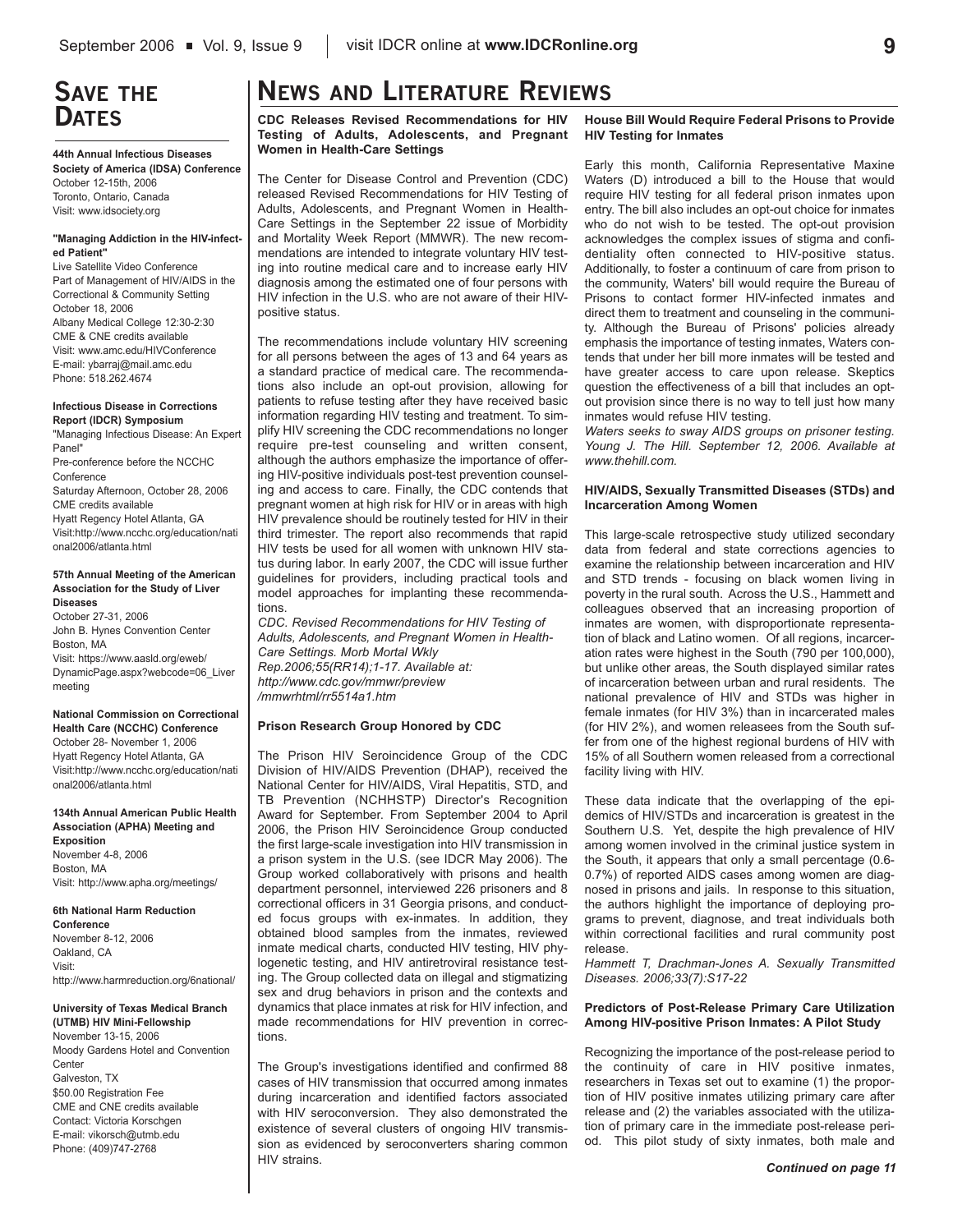### **SELF-ASSESSMENT TEST FOR CONTINUING MEDICAL EDUCATION CREDIT**

This activity has been planned and implemented in accordance with the Essential Areas and Policies of the Accreditation Council for continuing Medical Education through the joint sponsorship of Medical Education Collaborative, Inc. (MEC) and IDCR. MEC is accredited by the ACCME to provide continuing medical education for physicians.

Medical Education Collaborative designates this educational activity for a maximum of 1.5 AMA PRA Category 1 Credit(s)™. Physicians should only claim credit commensurate with the extent of their participation in the activity. Statements of credit will be mailed within 6 to 8 weeks following the program.

### **Objectives:**

- The learner will be able to describe major findings from the International AIDS Conference including results of clinical trials of HIV therapies
- The learner will become familiar with data presented at the International AIDS Conference regarding HIV transmission prevention in correc tional settings
- The learner will be able to cite new recommendations made by the U.S. Centers for Disease Control and Prevention on HIV testing in the U.S.

1. According to the World Health Organization (WHO), all the following regarding research on the provision of condoms in prisons are true EXCEPT:

- A. Available data suggest that providing condoms in prison is feasible.
- B. There is no direct evidence that providing condoms in prisons reduces HIV transmission.
- C. Security problems including use of condoms as weapons and to smuggle contraband has been widely reported in facilities providing inmates access to condoms.
- D. None of the above.

2. In the AIDS Clinical Trials Group (ACTG) study A5142 of treatment naïve patients, at 96 weeks:

- A. A greater proportion of those assigned efavirenz plus two nucleosides achieved an HIV viral load <50 copies/mL than those assigned to lopinavir/ritonavir and two nucleo sides.
- B. Lopinavir/ritonavir plus two nucleosides led to greater.
- C. A and B.
- D. Neither A or B.

3. The Centers for Disease Control and Prevention (CDC) now recommends that HIV testing?

- A. Be offered to all persons in the U.S. aged 13 to 64 years.
- B. Be performed without the need for a separate signed consent or lengthy pre-test counseling.
- C. Patients should be notified verbally that HIV testing is being ordered and given an opportunity to opt out of testing.
- D. All the above.

4. According to data presented at the International AIDS Conference, monotherapy of HIV infection with a ritonavir-boosted protease inhibitor:

- A. Provided superior rates of virologic suppression as HAART regimens containing a combination of antiretrovirals.
- B. Was associated with risk of protease inhibitor resistance.
- C. Is highly successful and should become widely adopted as a strategy for the treatment of HIV infection.
- D. All the above.

5. The recent Institute of Medicine report on ethics of research in prison settings concluded that research investigations in correctional setting should not be permitted (TRUE or FALSE)?

TRUE or FALSE

**In order to receive credit, participants must score at least a 70% on the post test and submit it along with the credit application and evaluation form to the address/fax number indicated. Statements of credit will be mailed within 6-8 weeks following the program.**

#### **Instructions:**

Signature:

- **•** Applications for Credit will be accepted until September 30, 2007.
- **•** Late applications will not be accepted.
- **•** Please anticipate 6-8 weeks to recieve your certificate.

Please print clearly as illegible applications will result in a delay.



Continuing Education

| <b>Please Check which credit you are requesting ACCME or Mon Physicians</b> |                                                                        |  |                                                                                                                                   |  |  |  |  |  |
|-----------------------------------------------------------------------------|------------------------------------------------------------------------|--|-----------------------------------------------------------------------------------------------------------------------------------|--|--|--|--|--|
|                                                                             |                                                                        |  |                                                                                                                                   |  |  |  |  |  |
|                                                                             | I certify that I participated in IDCR monograph - September 2006 Issue |  | <b>Please Submit Completed Application to:</b>                                                                                    |  |  |  |  |  |
| Please fill in the number of actual hours that you attended this activity.  |                                                                        |  | <b>Medical Education Collaborative</b><br>651 Corporate Circle, Suite 104, Golden CO 80401                                        |  |  |  |  |  |
|                                                                             |                                                                        |  |                                                                                                                                   |  |  |  |  |  |
|                                                                             | Number of Hours (max. 1.5): ______________________                     |  | Phone: 303-420-3252 FAX: 303-420-3259<br>For questions regarding the accreditation of this activity, please call<br>(303)420-3252 |  |  |  |  |  |